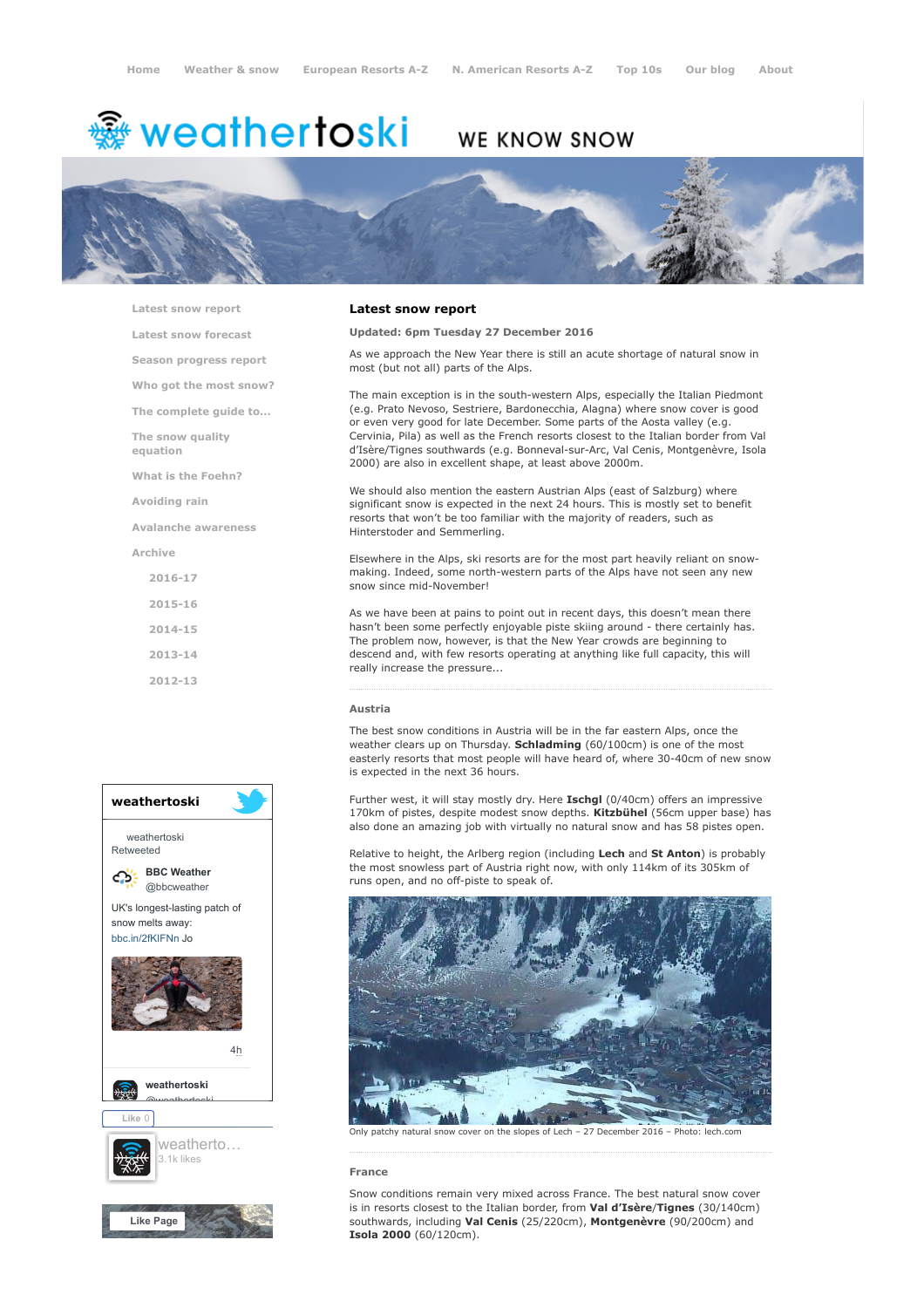Follow me on: **Luitte** 

Tweet this page

[Tweet](https://twitter.com/intent/tweet?original_referer=https%3A%2F%2Fwww.weathertoski.co.uk%2Fweather-snow%2Farchive%2Fsnow-report-27-12-2016%2F&ref_src=twsrc%5Etfw&text=Weather%20to%20ski%20-%20Snow%20report%20-%2027%20December%202016&tw_p=tweetbutton&url=https%3A%2F%2Fwww.weathertoski.co.uk%2Fweather-snow%2Farchive%2Fsnow-report-27-12-2016%2F)





# Contact us...

Got a burning question about weather or snow conditions in the Alps? [Contact us](https://www.weathertoski.co.uk/about-1/contact-us/) and we'll do our best to answer it...

E: [info@weathertoski.co.uk](mailto:fraser@weathertoski.co.uk)

T: +44 (0)20 3151 3154

Other resorts where there is lots of skiing above 2200m are also in reasonable shape (at least on-piste), including Val Thorens (60/135cm) and Les Arcs (10/95cm).

However, most resorts are still heavily reliant on artificial help, and those where most of the skiing is below 2200m are struggling. Megève (0/20cm), for example, has just 20 of over 200 possible runs open, while La Clusaz (0/50cm) is operating with just 16 out of its 84.



Very patchy snow cover in Manigod, near Annecy – 27 December 2016 – Photo: manigod.com

#### Italy

Natural snow cover in Italy remains best in the western Italian Alps, with excellent snow conditions reported in resorts such as **Sestriere** (50/140cm), Pila (20/200cm), the Monte Rosa region (5/200cm) and Cervinia (30/200cm).

The further east you are, the more resorts are reliant on artificial snow. Livigno (0/50cm) is currently offering good piste skiing, as is the Dolomiti Superski region (30-40cm upper base) where an incredible 976km of runs were open today, almost exclusively on man-made snow.



Good piste skiing in Madonna di Campiglio, despite very little natural snow cover - 27 December 2016 – Photo: funiviecampiglio.it

#### Switzerland

Snow cover is considerably below par for late December right across Switzerland, which means that most areas are heavily reliant on artificial snow.

**Zermatt** (0/100cm) is one of the few resorts that still has plenty of natural snow – at least high up – with 258km of its 360km of pistes currently open (if you include the links to Cervinia in Italy).

Further north, however, snow depths are much more modest. Just 75km of the 300km of pistes in the Davos/Klosters area (0/30cm) are currently open, while Villars (0/40cm) has only 11km of its 125km up and running.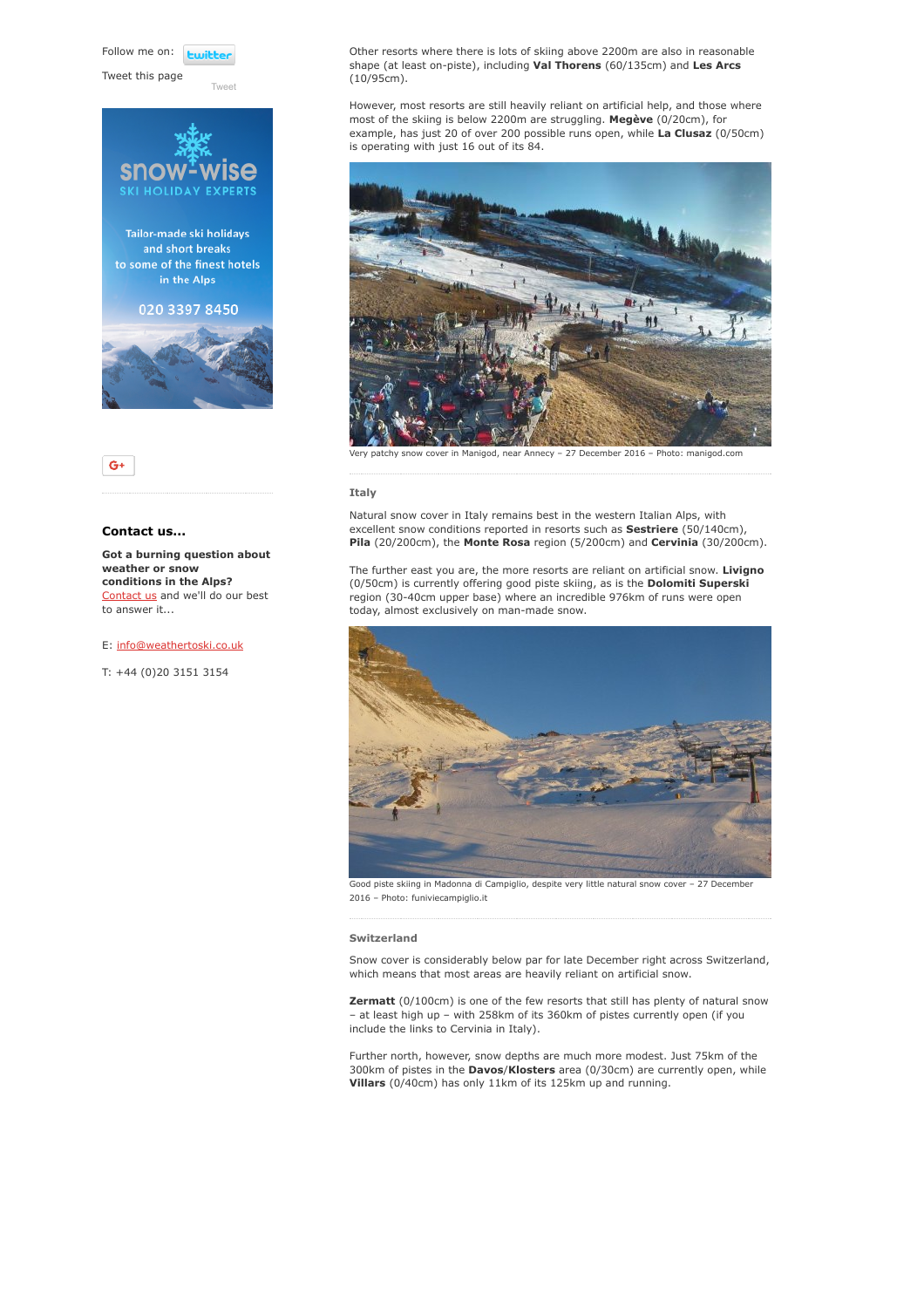

The snow-park in Laax may be in good nick but, generally speaking, much more snow is needed across the area as a whole – 27 December 2016 – Photo: laax.com

#### Rest of Europe

In the Pyrenees, there is some reasonable piste skiing at altitude right now, but snow cover is patchy lower down and more snow would be welcome. Soldeu in Andorra has settled snow depths of 20/40cm depending on altitude, while Spain's Baqueira Beret has just 5/25cm.

Most Bulgarian ski resorts also haven't seen a big fall of snow for a while, but a moderate to heavy fall is forecast over the next day or two which will improve conditions in Borovets (20/90cm).

Snow conditions remain steady rather than spectacular across much of Scandinavia, with upper base depths of 45cm in Sweden's Sälen, and 65cm in Norway's Geilo.



Reasonable piste skiing at altitude in the Pyrenees. This is Cauterets – 27 December 2016 – Photo: cauterets.com

# USA

At present, snow conditions are generally much better in the western US than they are in the Alps. Jackson Hole (130/196cm) in Wyoming is skiing as well as anywhere right now, with more snow in the forecast.

In Colorado, Vail (81cm mid-mountain) is also in good nick, with a little top-up expected mid-week.